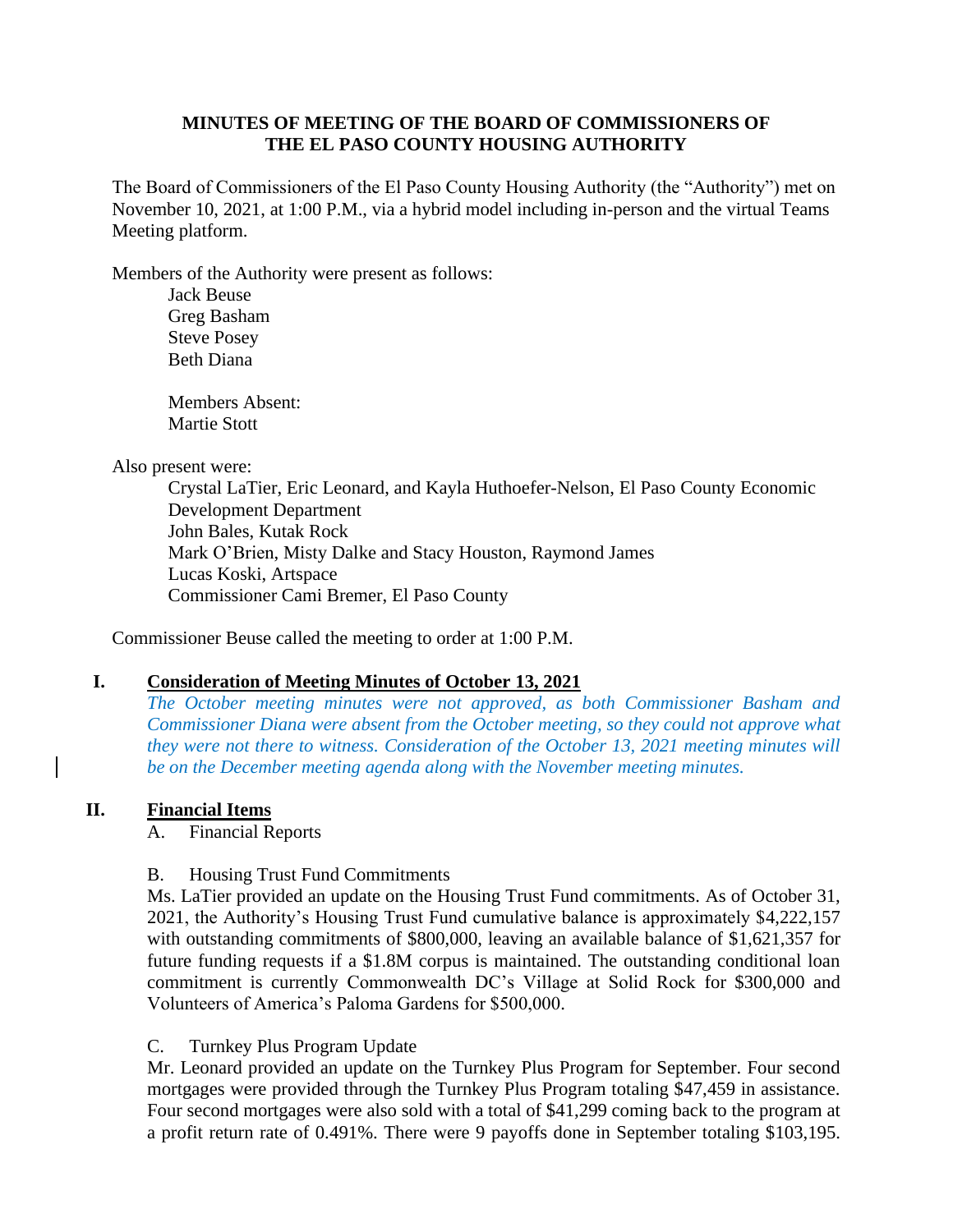This brings the estimated Turnkey income for October to \$97,036 and an estimated year-todate income of \$644,501.

## **III. HTF Applications**

#### Application Overview Spreadsheet

An overview spreadsheet was provided to each of the Housing Authority commissioners that summarized the applications from the 4 projects. The overview was broken down into the following columns: Project Name, Address, Applicant Name, Type of Organization, Developer Name, Type of Resident, Previous Partnership with EPCHA, Market Study Completion, Local Organization, Services Provided, Unique Project Features, Project Closing Date, HTF Request Amount, Interest Rate, Term Length, Payment Schedule, Unit Count, Unit AMI Breakdown, Unit Bedroom Count, EPCHA Profit, Total Dollars Returned to EPCHA, HTF Dollars Per Unit, State Dollars Leveraged, Total Development Cost, Total Development Cost Per Unit, LIHTC or PAB Issuer.

#### B. Artspace Apartments

Artspace Apartments, which is being developed by Artspace Projects LLC, is a 51-unit 60% AMI affordable housing development located at 315 East Costilla St, Colorado Springs. This project is focused on housing artists while also providing space to work and display their art. It also includes an adaptive reuse of the former Tim Gill Center. Due to close in the second quarter of 2022, Artspace Apartments has \$13,000,000 induced from El Paso County in Private Activity Bonds. It also plans to leverage \$13,500,000 in state funds. The project is requesting \$300,000 in HTF repaid monthly at 2.5% interest over 30 years.

#### C. Bentley Commons

Bentley Commons, which is being developed by GPR Properties II LLC, is a 192-unit 60% AMI family affordable housing development located at 2730 Bentley Point, Colorado Springs. This project preserves 24 units of existing affordable housing that Greccio Housing currently owns and operates, while also adding 168 units nearby. Due to close in the third quarter of 2022, Bentley Commons plans to leverage \$1,950,000 in state funds. The project is requesting \$600,000 in HTF repaid monthly at 2% interest over 30 years.

Discussion was had about the development cost of the property being at \$205,729 per unit, which seemed than thought possible. There were also comments voiced about the environmental questions with the project.

#### D. Silver Key Senior Apartments

Silver Key Senior Apartments, which is being developed by Silver Key Senior Services, is a 50-unit senior affordable housing development located at 1605 S. Murray Blvd, Colorado Springs. This project is located adjacent to the current Silver Key building and would allow the organization to work closely with the services that are currently provided to area seniors. Due to close in the second quarter of 2023, Silver Key Senior Apartments plans to leverage \$13,350,000 in state funds. The project is requesting \$500,000 in HTF deferred for 40 years.

Discussion was had about the repayment schedule for the project. Being a deferred loan with repayment only coming after 40 years when the principal balance is repaid, the current repayment request does not match the revolving nature of the Housing Trust Fund. The